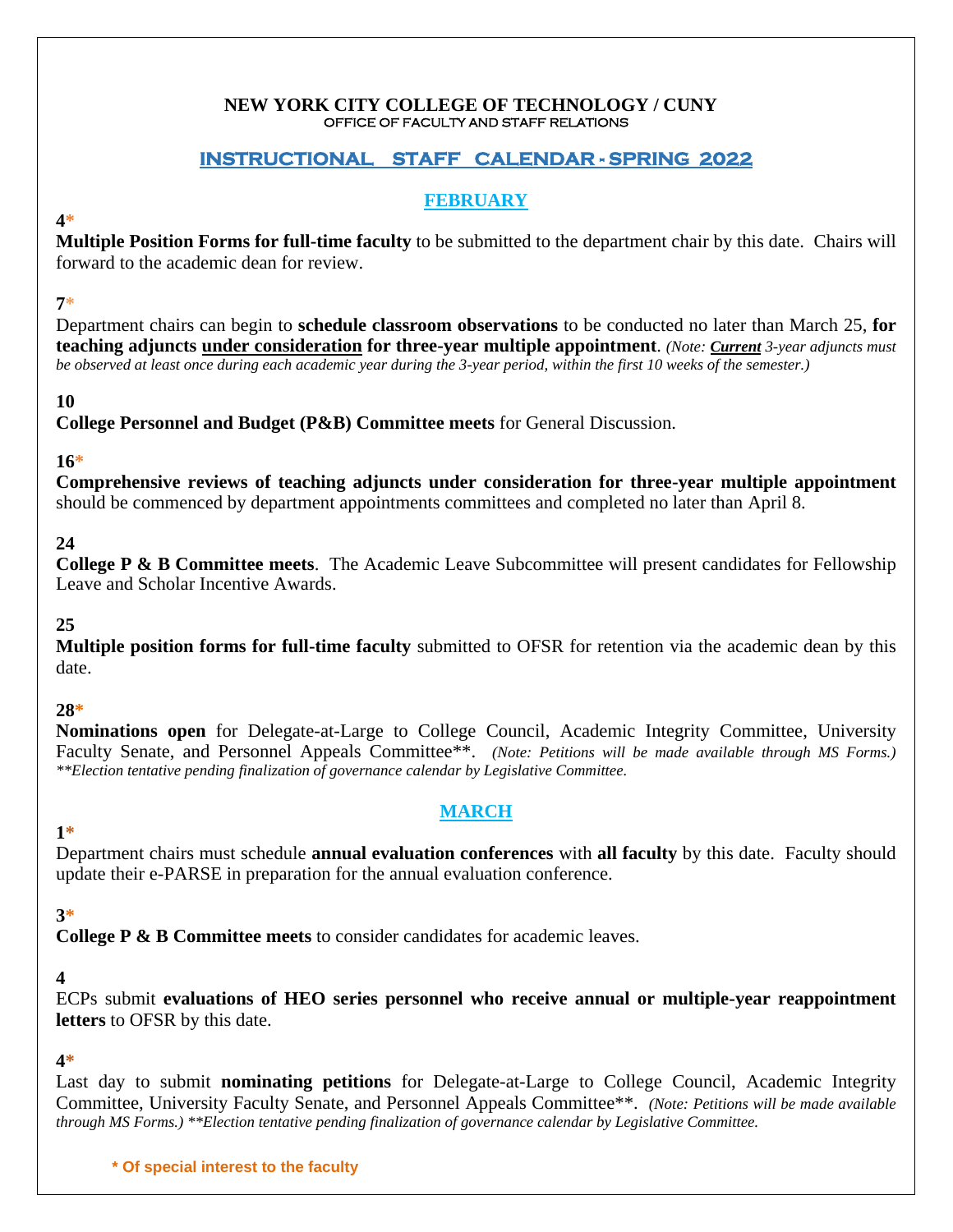#### **14 - 18\***

**Elections** for Delegate-at-Large to College Council, Academic Integrity Committee, University Faculty Senate, and Personnel Appeals Committee\*\*. *\*\*Election tentative pending finalization of governance calendar by Legislative Committee.*

#### **24\***

**College P & B Committee meets** for General Discussion.

#### **25\***

**Classroom Observations for teaching adjuncts under consideration for three-year appointment** should be completed by this date. (Note: Post-observation conferences to be conducted by April 4.)

#### **APRIL**

## **4\***

**Post-observation conferences for adjuncts under consideration for three-year appointment** to be completed by or before this date.

### **7\***

**College P & B Committee meets** to consider candidates for promotion.

### **8\***

**Comprehensive review of adjuncts under consideration for three-year appointment** should be completed by this date. Department chair to submit Transmittal Memorandum to academic Dean, to then be forwarded to Provost by April 14.

#### **13 & 14\***

**Nominations for department chair & department voting unit delegate in the following departments**:

*Architectural Technology Business Health Sciences Computer Engineering Technology Hospitality Management Dental Hygiene Humanities Electrical Engineering Technology Nursing*

## **14\***

**College P & B Committee meets** to consider candidates for promotion.

#### **14**

**Academic deans should forward Transmittal Memorandum for adjuncts under consideration for comprehensive review** to the Provost by this date.

### **25\***

**Department chairs schedule election for Department Appointments Committees, to be held between May 9 and May 13** in those departments that will elect chairs to a three-year term. (Chairs may request assistance from the Legislative Committee of the College Council.)

#### **25\***

**The Student Evaluation of Teaching (SET)** administration period begins on this date and ends May 13.

### **28\***

**College P & B Committee meets** to consider candidates for promotion.

**\* Of special interest to the faculty**